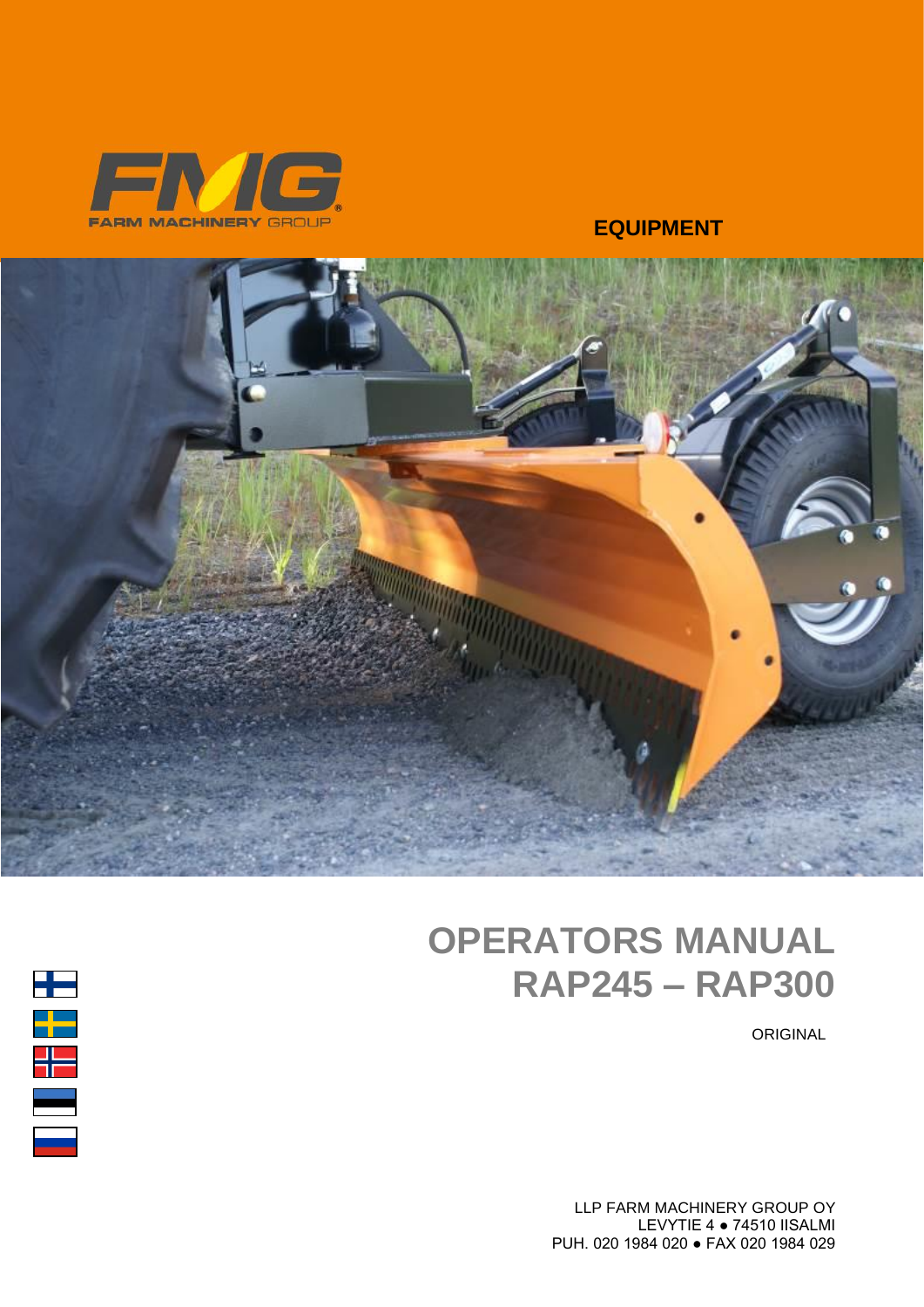

ORIGINAL

#### **EY-VAATIMUSTENMUKAISUUSVAKUUTUS TUOTTEESTA**

LLP Farm Machinery Group Oy vakuuttaa, että markkinoille saatettu kone täyttää direktiivin 2006/42/EY ja standardit SFS-EN ISO 12100 ja SFS-ISO730-1.

#### **FÖRSÄKRAN OM ÖVERENSSTÄMMELSE**

LLP Farm Machinery Group Oy försäkrar härmed att tillförda maskin uppfyller maskindirektivet 2006/42/EY och standard SFS-EN ISO 12100 och SFS-ISO730-1.

#### **CERTIFICATE OF CONFORMITY FOR A PRODUCT**

LLP Farm Machinery Group Oy certifies that the following machine, which has been brought into the market, conforms to directives 2006/42/EY and standards SFS-EN ISO 12100 and SFS-ISO730-1.

#### **SAMSVARSERKLÆRING FOR MASKIN**

LLP Farm Machinery Group Oy bekrefter herved at følgende maskin, som er sendt ut på markedet, er i samsvar med direktivene 2006/42/EF, SFS-EN ISO 12100 og SFS-ISO730-1.

| Tuote / Produkt / Product / Produkt:                                                                |                              |
|-----------------------------------------------------------------------------------------------------|------------------------------|
| Valmistusnumero / Tillverkningsnummer<br>/ Serial number / Serienummer:                             |                              |
| Teknisen tiedoston kokoaja / Teknisk<br>dokumentation samlare / Technical file collector:           | Sakari Ruotanen              |
| Valmistaja / Tillverkare / Manufacturer<br>/ Produsent:                                             | LLP Farm Machinery Group Oy  |
| Osoite / Adress / Address / Adresse:                                                                | Levytie 4, FIN-74510 lisalmi |
| Puhelin / Telefon / Telephone:                                                                      | +358 (0) 201 984 020         |
|                                                                                                     |                              |
| Paikka / Ort / Place / Sted:                                                                        | lisalmi                      |
| Aika / Datum / Date / Dato:                                                                         |                              |
| Allekirjoitus / Underskrift / Signature<br>/ Signatur:                                              |                              |
| Nimenselvennys / Namnförtydligande<br>/ Clarification of signature<br>/ Tydeliggjøring av signatur: | Markku Lappalainen           |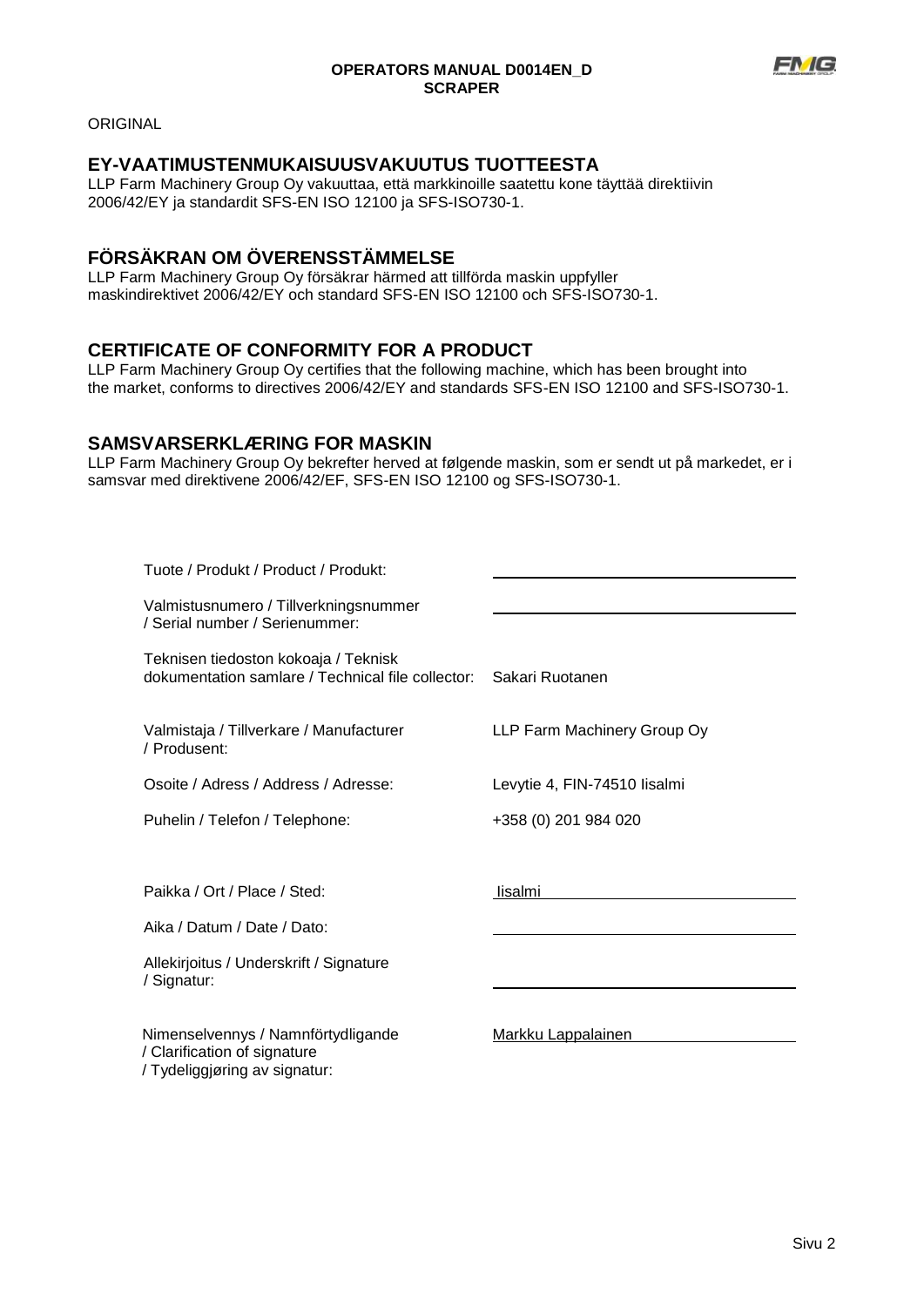

# **WARRANTY TERMS**

- All the products produced by LLP Farm Machinery Group Oy have twenty four (24) months warranty.
- During the warranty period all the defects in material and in workmanship will be covered, in practical life FMG will replace defected parts with the new parts. Travelling expenses and freight of parts are not included in warranty.
- Warranty will start in the beginning of usage of the product, if nothing else has been agreed.
- Warranty is not covering damages due to misuse of product or use in the purposes where it has not been designed, lack of services or product has been modified without the permission of FMG.
- Wearing of the normal usage is not covered by the warranty.
- Losses in income, costs and loosen working hours caused by the defected part is not covered by the warranty.
- Warranty repairs should be done by the FMG service dealer or service dealer appointed by the manufacturer.
- In case the defects shown in reclamation is not valid or if case otherwise is not in the warranty area FMG has right to reject from the compensation.
- Warranty reclamation should be done in written form by the FMG seller within one (1) month after notifying the defect.

# **IN CASE OF DEFECT PROCEDURE IS AS FOLLOW:**

- clarify the defect and defected area
- be prepared to deliver defected parts to the manufacturer
- contact FMG seller and make reclamation as follows:
	- type of the product and serial number
	- delivery date of the product (invoicing date)
	- date of the damage
	- description of the damage and pictures
	- description of the working conditions and the type of the base machine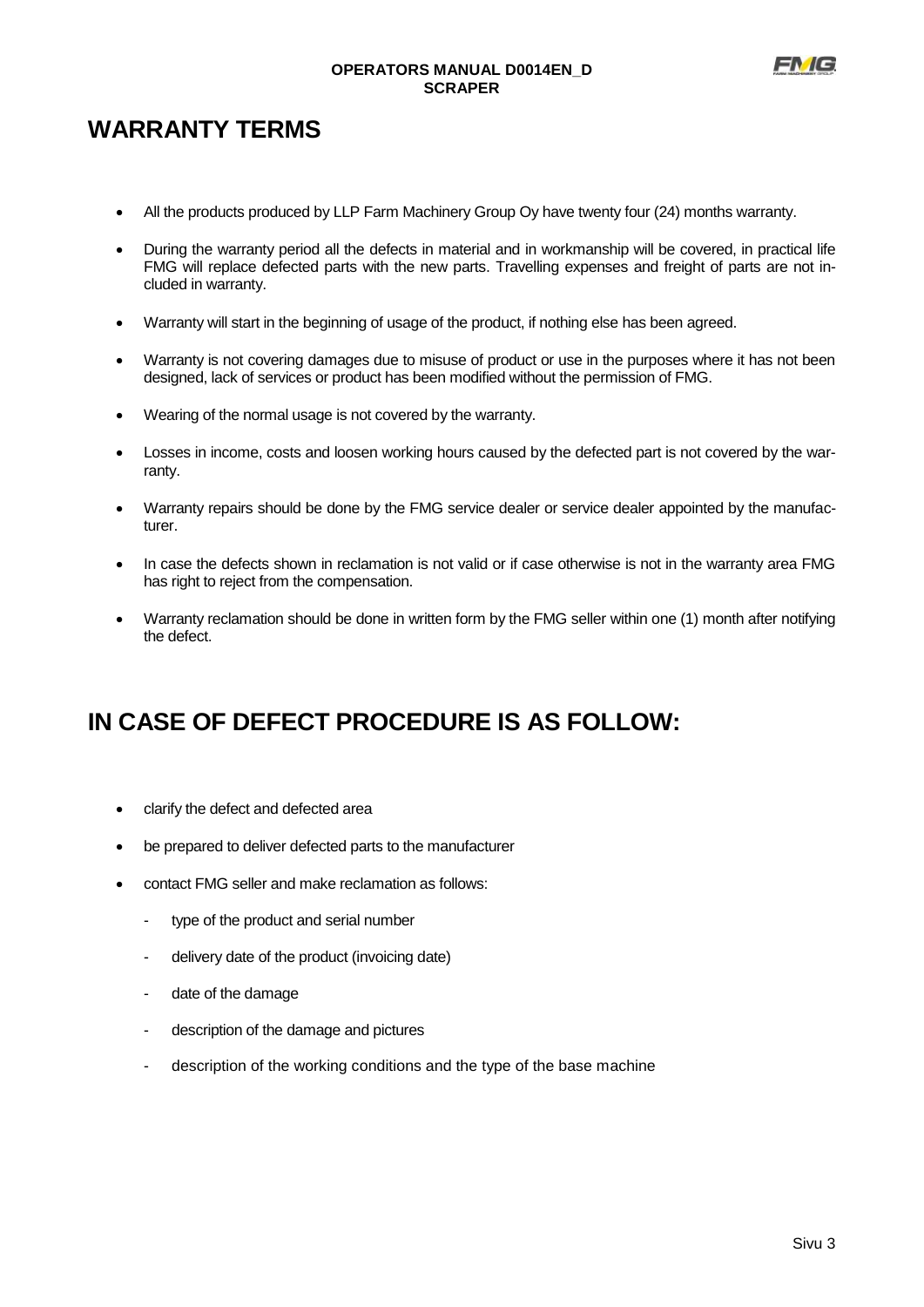

# **TO THE OPERATOR**

- The purpose of this is manual is to provide support and instructions to scraper users. Manual contains detailed instructions for driving, operating and maintaining the scraper. Make sure that your new scraper is always handled and maintained in the correct way in order to ensure reliability and economical operation for many years.
- We recommend that you read the manual thoroughly. Follow the maintenance and service program carefully and include the daily maintenance in your normal routine. This is both you and your tractor interest.
- Maintenance, repairs and adjustments which are not described in this Operator Manual require the use of special tools and exact technical data. In case of that kind need please contact your FMG seller or factory.
- Use only genuine FMG spare parts for optimum performance from your tractor and scraper. Spares will be sold through the FMG seller.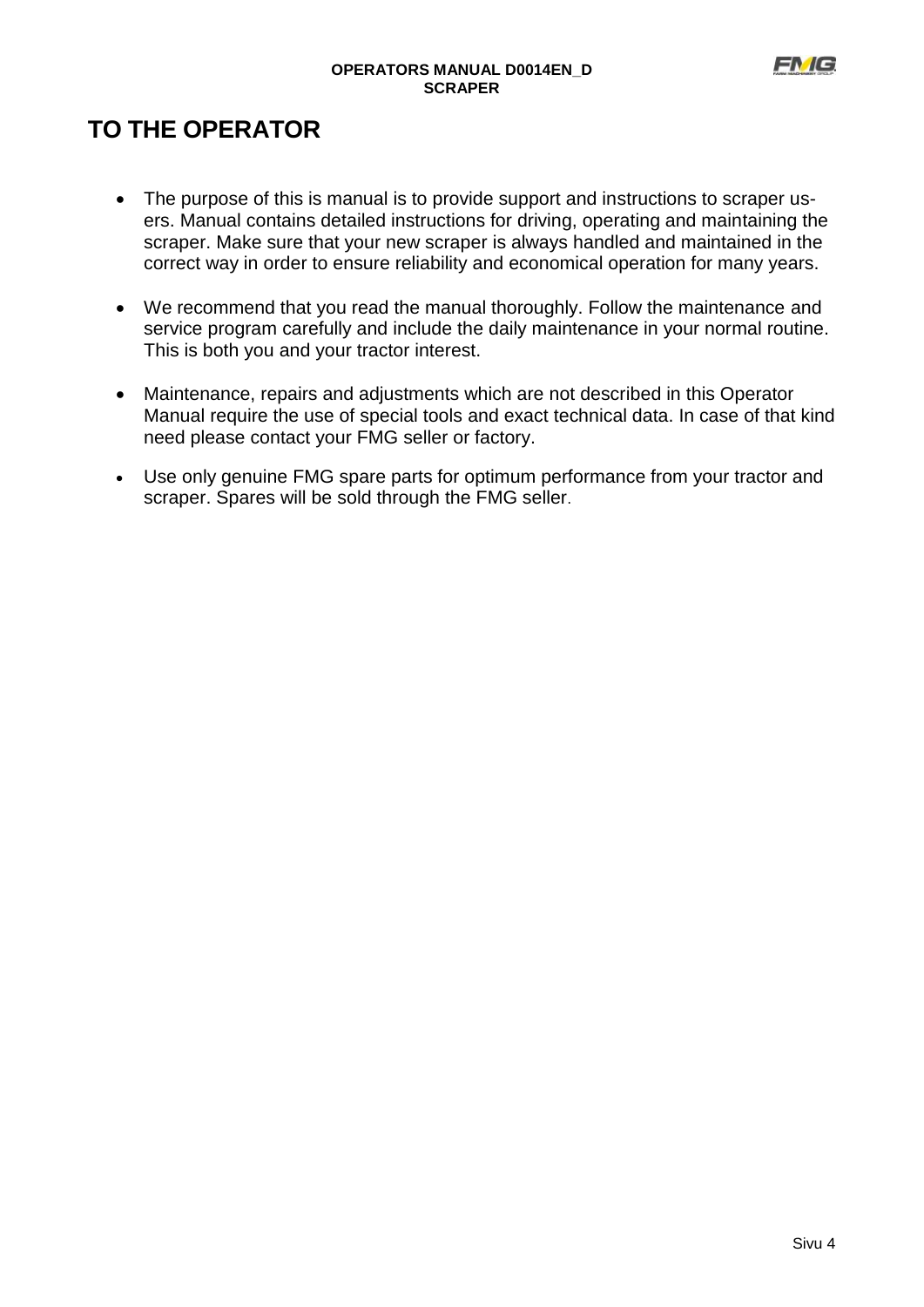

# **OPERATORS MANUAL D0014EN\_D**<br>SCRAPER

## **TABLE OF CONTENT**

| 2.             |      |  |  |  |  |
|----------------|------|--|--|--|--|
| 3 <sub>1</sub> |      |  |  |  |  |
| $\mathbf{A}$   |      |  |  |  |  |
| 4.1.           |      |  |  |  |  |
| 4.2.           |      |  |  |  |  |
| 4.3.           |      |  |  |  |  |
| 4.4.           |      |  |  |  |  |
|                |      |  |  |  |  |
|                | 5.1. |  |  |  |  |
|                | 5.2. |  |  |  |  |
| 5.3.           |      |  |  |  |  |
| 5.4.           |      |  |  |  |  |
| 5.5.           |      |  |  |  |  |
| 5.6.           |      |  |  |  |  |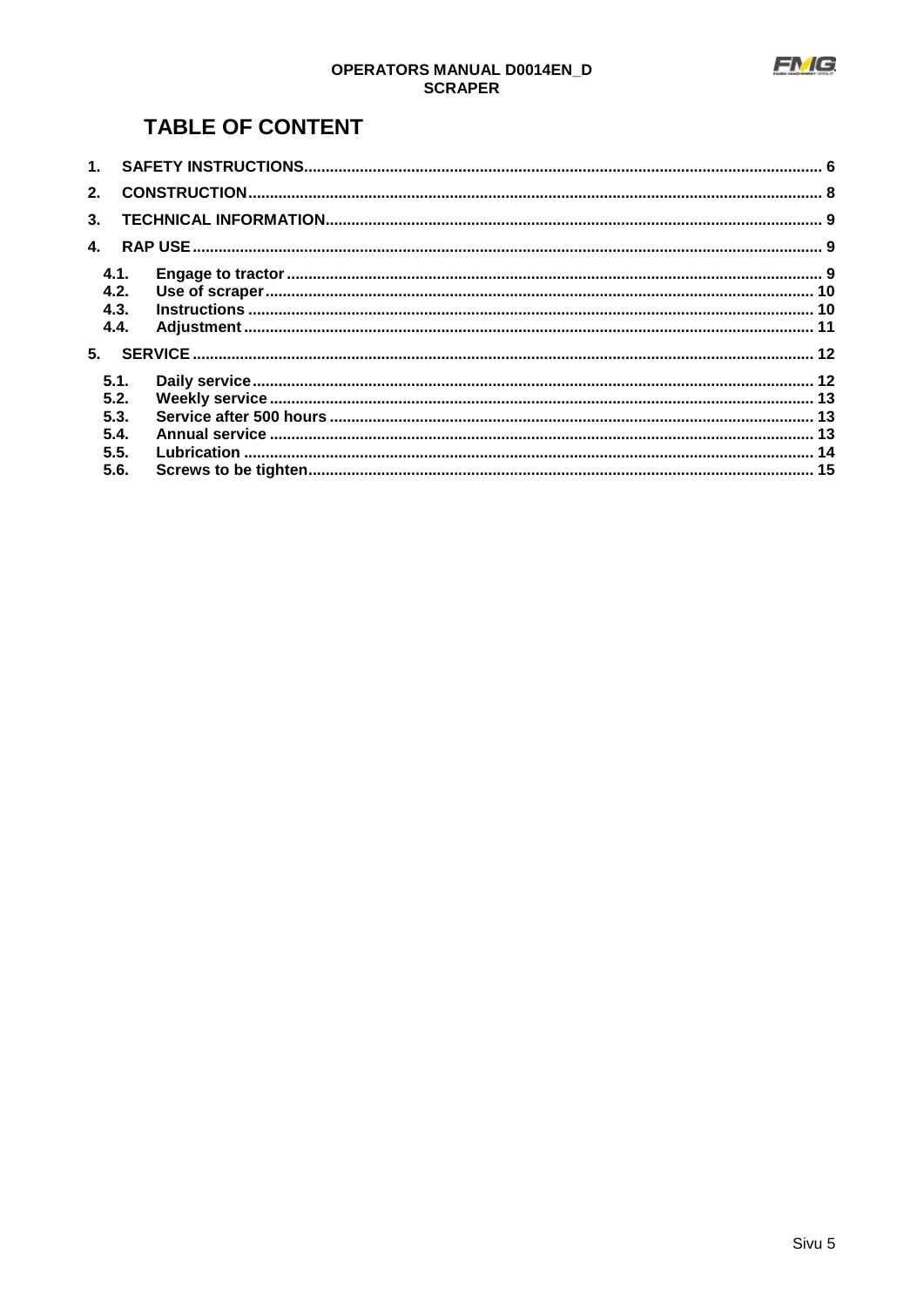

# <span id="page-5-0"></span>**1. SAFETY INSTRUCTIONS**

This section summarizes the regulations that must always be followed when working with the scraper. However, these regulations do not exempt the driver from statutory and other national regulations regarding traffic safety and occupational health and safety. Safety regulations that apply to different types of working sites and existing road traffic laws must always be observed. Tractor safety regulations accepted by the Finnish occupational safety and health administration have already been taken into account in the equipment design. The following section describes general safety precautions that must be observed regarding the use of the scraper.



#### **IMPORTANT**

**Do not use the scraper for other purposes than it has been designed. Please read this manual carefully before using the implement.**



### **IMPORTANT**

**Before driving, make sure that all movements and functions work correctly.** 



### **DANGER**

**When testing different movements of the grader make sure that there is no one close to tractor. Safety distance 5 meters.**



#### **IMPORTANT**

**Advise other users on the use of the implement and ask them to read the manual.** 



### **DANGER**

**Do not operate a faulty implement.**



**IMPORTANT**

**Use the rotary beacon while working.**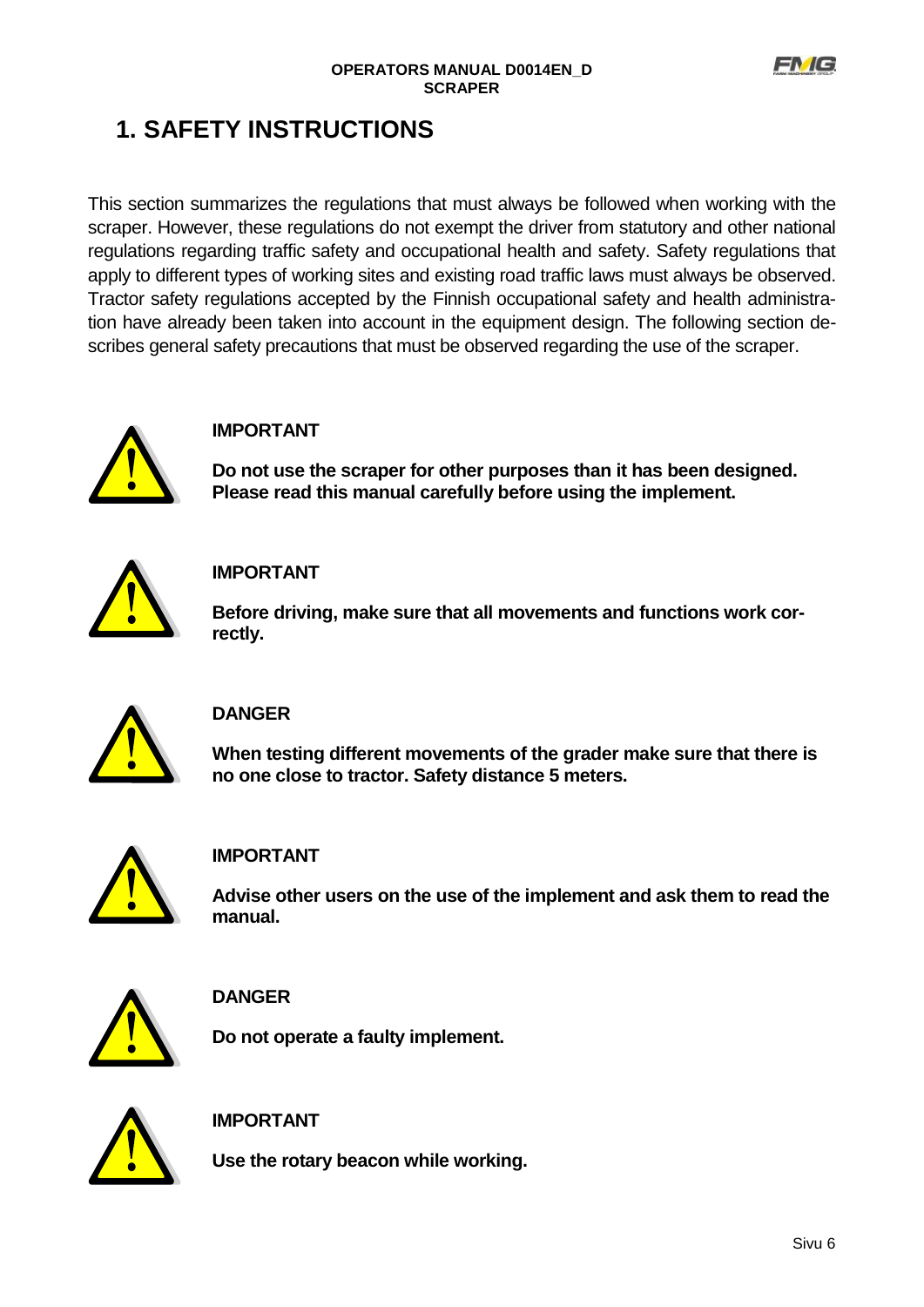



#### **WARNING**

**Observe the manufacturer's instructions while working.**



### **WARNING**

**Pay attention to other road users.**



### **IMPORTANT**

**Always lower the implement and stop the engine before leaving the cab.**



#### **IMPORTANT**

**Never service or clean an implement that is resting on the hydraulics. Use mechanical support. Always stop the engine for maintenance.**



### **WARNING**

**Do not disconnect, connect or tighten pressurized hydraulic plugs.** 



### **WARNING**

**Do not inhale oil mist if a pressurized component becomes damaged. If oil comes into contact with the eyes, rinse with plenty of water and contact a doctor immediately.**



### **DANGER**

**Pay attention to the direction of the plough in relation to the tractor. The plough attempts to steer the tractor.**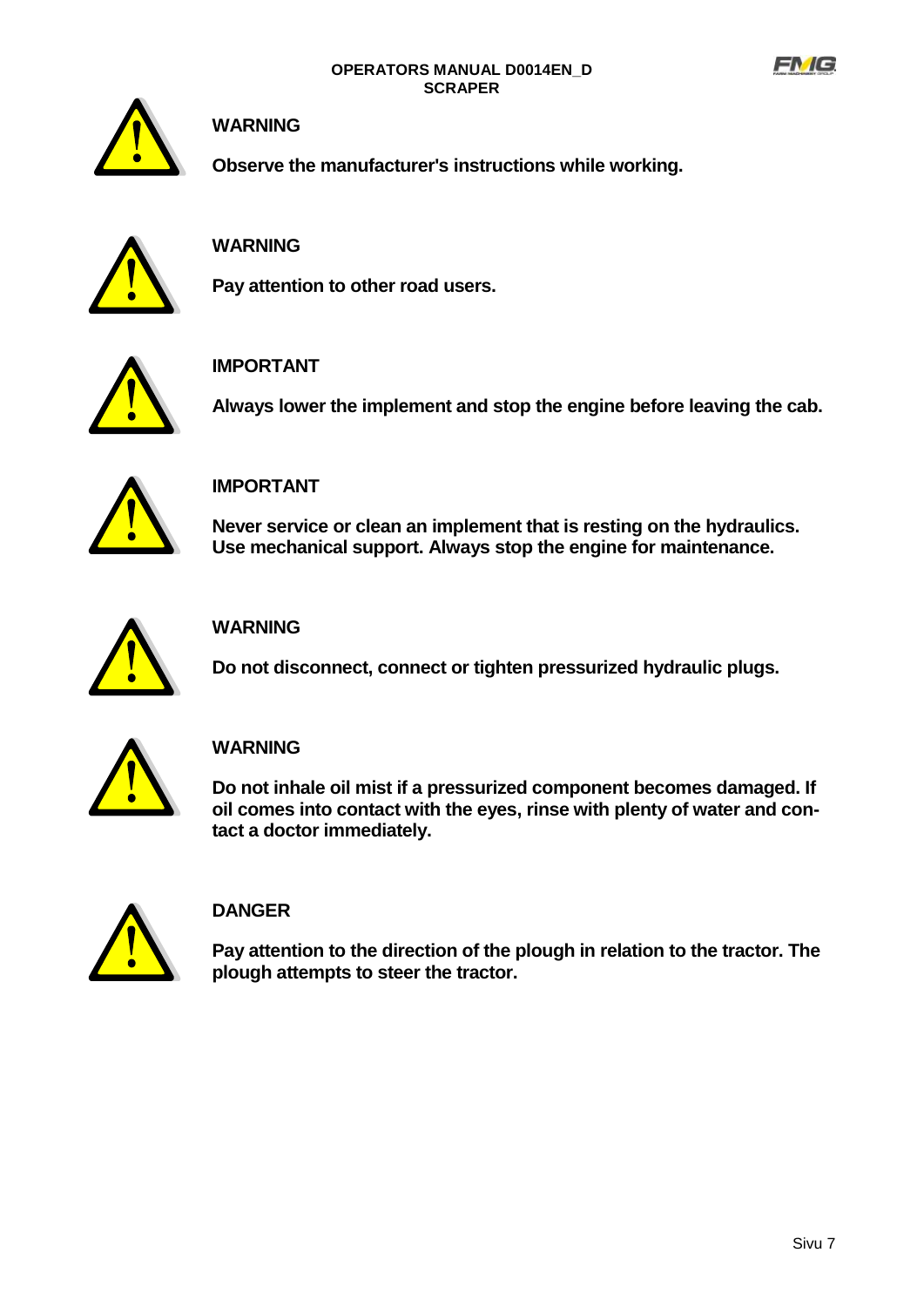# <span id="page-7-0"></span>**2. CONSTRUCTION**



- **1. Support wheel (standard)**
- **2. Wheel bracket**
- **3. Top link of the wheel (standard)**
- **4. Turning cylinder**
- **5. Frame**
- **6. King pin of the frame**
- **7. Blade frame**
- **8. Pressing cylinder**
- **9. Hydraulic top link**
- **10. Extension wing (extra equipment)**
- **11. Blade**
- **12. Hydraulic top link of the wheel**

**FNG**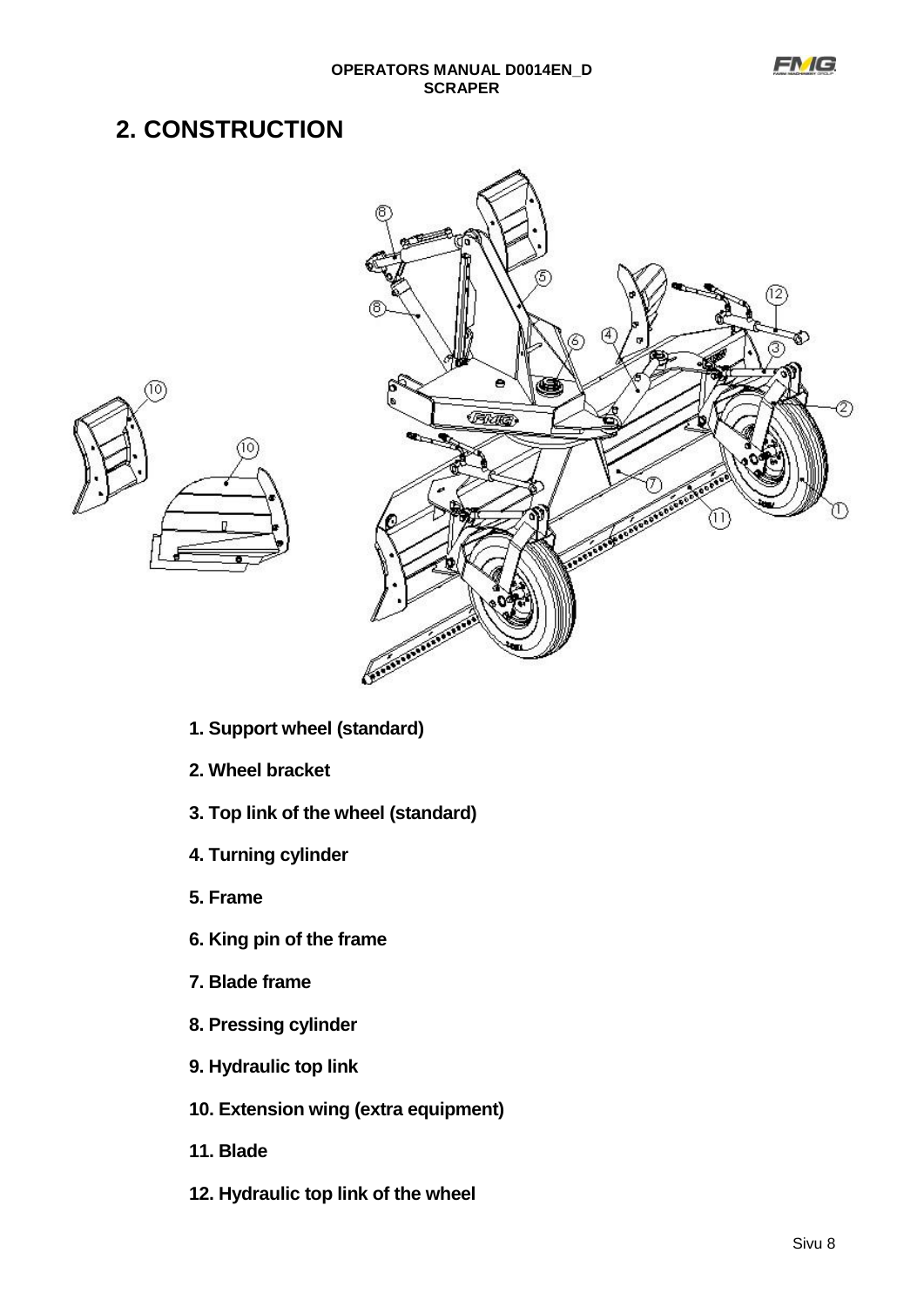

# <span id="page-8-0"></span>**3. TECHNICAL INFORMATION**

| <b>Model</b>  | Width (cm) | (cm)        | Working width   Height of the wing<br>(cm) | (kg) | <b>Weight Turning angle</b> |
|---------------|------------|-------------|--------------------------------------------|------|-----------------------------|
| <b>RAP245</b> | 245        | $215 - 245$ | 55                                         | 640  | $+/- 28$                    |
| <b>RAP275</b> | 275        | $245 - 275$ | 55                                         | 650  | $+/- 28$                    |
| <b>RAP300</b> | 300        | $270 - 300$ | 55                                         | 680  | $+/- 28$                    |

Sound level is less than 70 dB (A).

## <span id="page-8-1"></span>**4. RAP USE**

## *4.1. Engage to tractor*

<span id="page-8-2"></span>Scraper will be engaged to the 3-point linkage of tractor. RAP requires 2 double acting and one single acting hydraulic valves and free return oil intake.

When engaging check that pressing cylinder won´t hit the bottom you should have 15 mm reserve (Picture 1).



*Picture 1. Position of the pressing cylinder*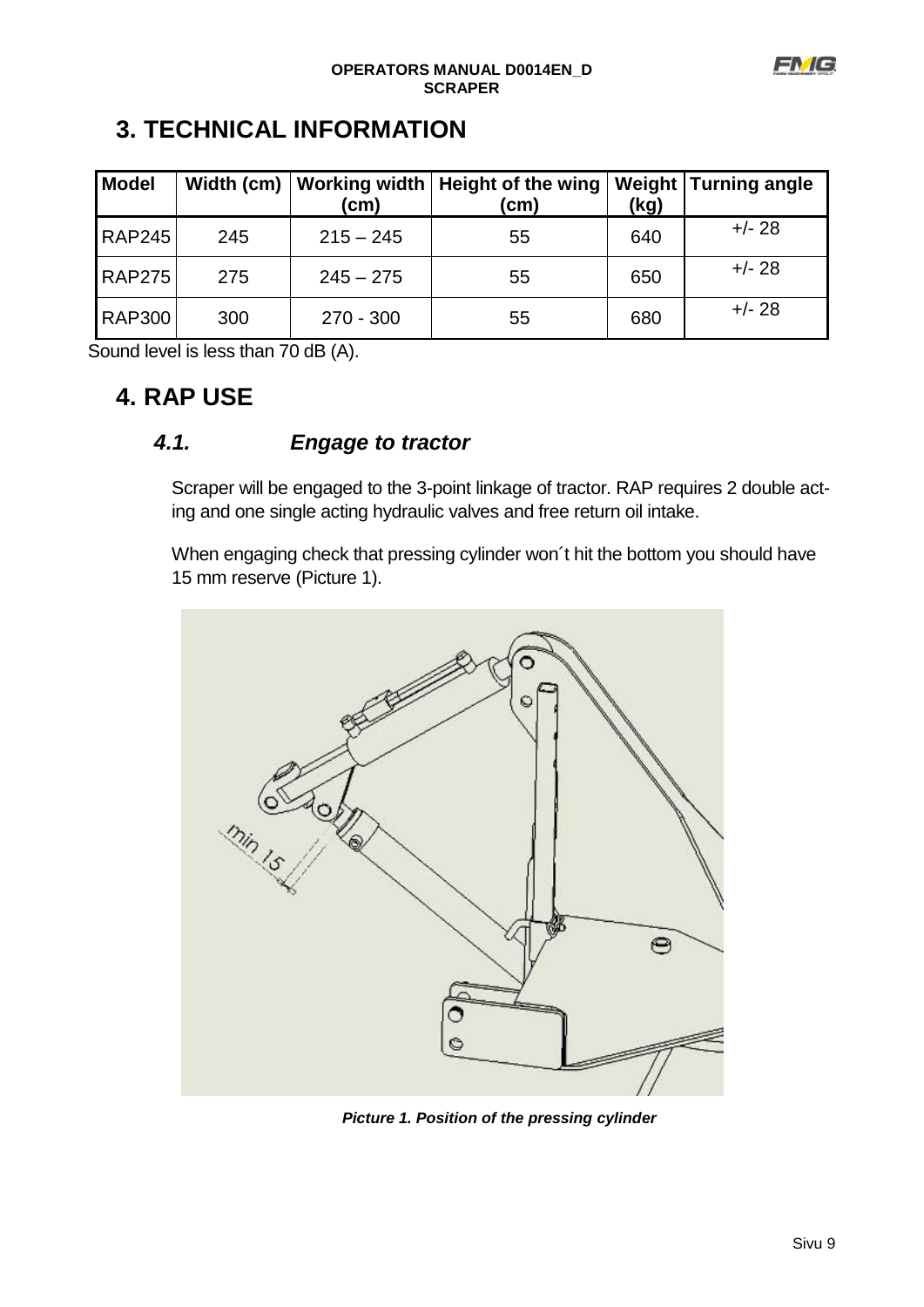



*Picture 2. Quick couplers* **IMPORTANT!**

**Hose from the shock valve have to be connected to the free return tank line**



## **NB:**

**In case of free return oil hose is not engaged to free return oil intake warranty is not in use**

### <span id="page-9-0"></span>*4.2. Use of scraper*

Scraper is designed to the handling of different material, balancing of the roads and ice removing from the roads.

## <span id="page-9-1"></span>*4.3. Instructions*

Before use check that engage to tractor is well done and all the safety pins are properly assembled.

Before reversing, equipment must be lifted up.

Before use test drive equipment and be sure that all the functions works well. In case of the first drive or after reparation check that all the air is eliminated from the system, because air in hydraulics could cause impetuous movements.

FN G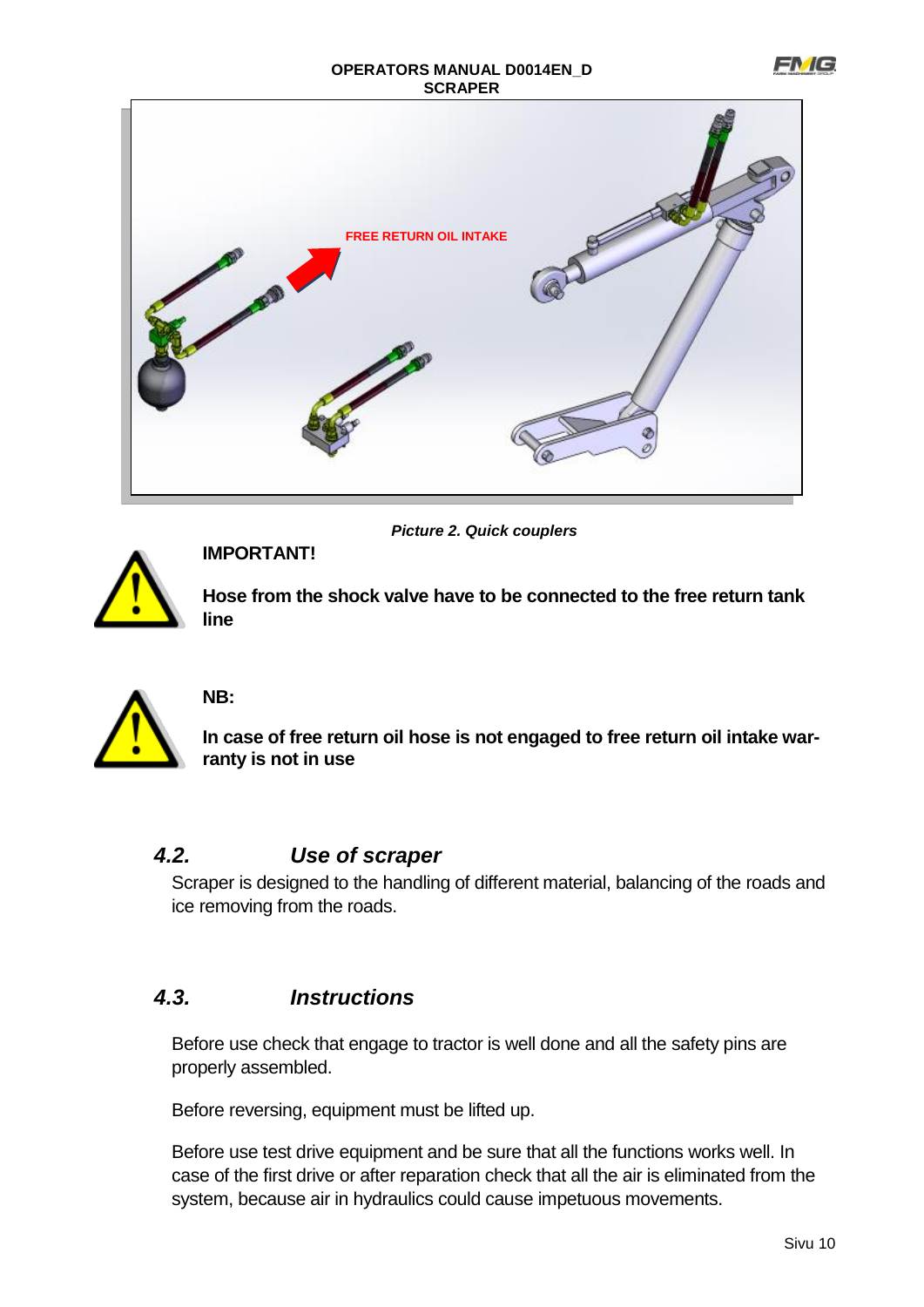

When driving be sure that you see whole of the working zone and there are nobody in that area.

After disengaging equipment, put all the covers on top of the hydraulic quick couplers.

In case of leaving equipment outside check that ground is balanced to help next engagement. Wooden plank would be helpful to balance the area.

In case of season storage cylinder rods would be good to shield with CORRSHIELD VPCI-369 or with some other storage lubrication oil.

Working depth and blade angle will be adjusted with the hydraulic top link. Turning angle of the blade will be adjusted with the turning cylinder. Blade pressing will be done with the pressing cylinder and when lifting chock valve of the pressing cylinder will release oil to the tank line.

## <span id="page-10-0"></span>*4.4. Adjustment*

Pressing force will be adjusted with the chock valve. When tightening pressing force will increase and when opening pressing force will decrease (Picture 3).



*Picture 3. Adjustment of the pressing force*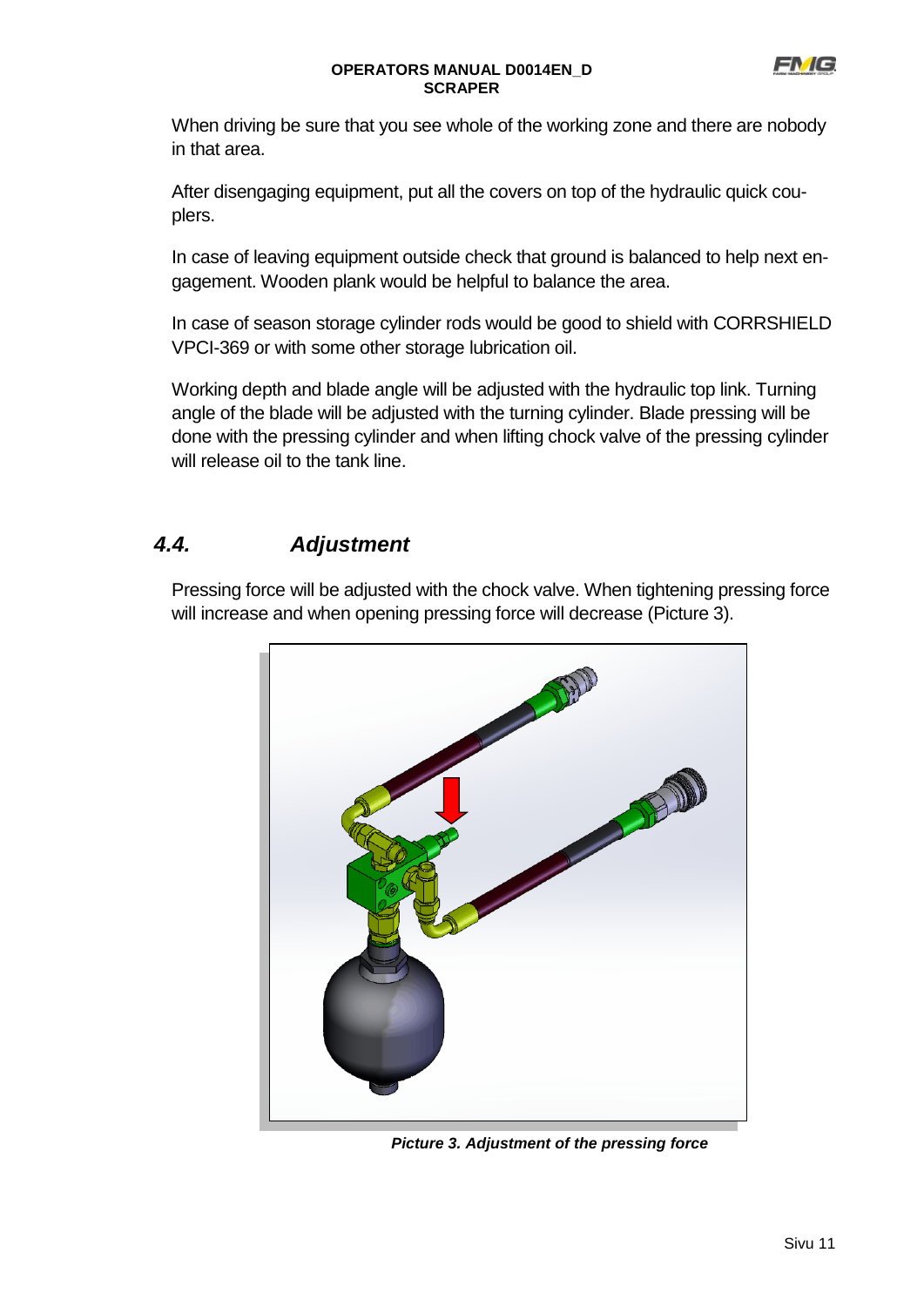RAP has chock valve also in turning and duo to that force of the turning cylinder will be also adjusted (Picture 4).



*Picture 4. Adjustment of the turning cylinder*

# <span id="page-11-0"></span>**5. SERVICE**

The most important thing to get maximum reliability is good service in time. Service costs are smaller compared to the repairing´s costs. Below mentioned service includes all the lubrications and adjustments.

### <span id="page-11-1"></span>*5.1.Daily service*

- Check the wear of the blade
- Check the tightness of the blade
- Check all the movements
- Clean equipment after working day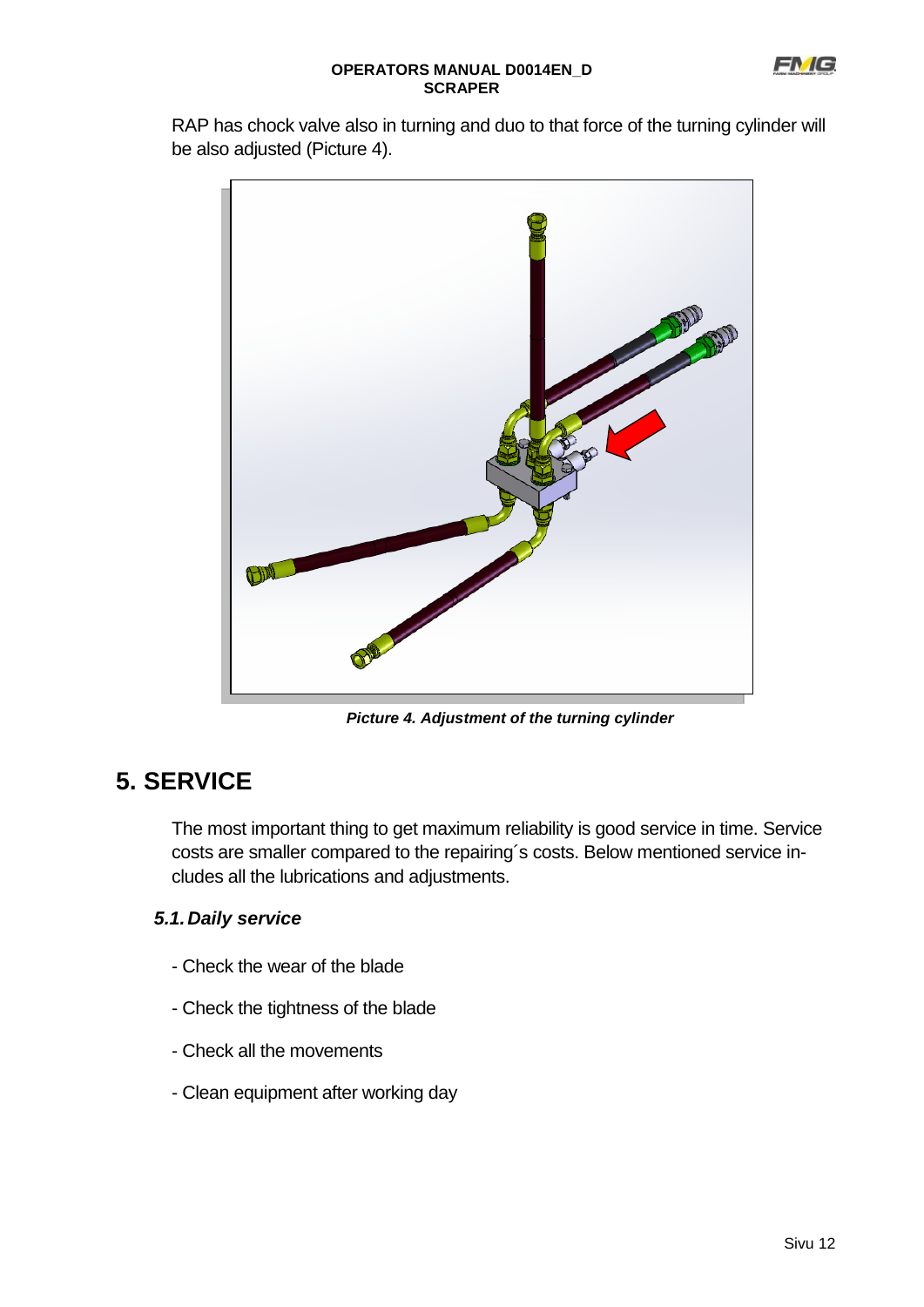

#### <span id="page-12-0"></span>*5.2.Weekly service*

- Lubricate all the nipples
- Check that there are no leak from the quick couplers

#### <span id="page-12-1"></span>*5.3.Service after 500 hours*

- Check all the pins
- Check tightness of the screws

#### <span id="page-12-2"></span>*5.4.Annual service*

All the above mentioned service points. Lubricate all the nipples.



#### **NB:**

**When making service we have to follow service table mentioned in this book**



#### **NB!**

**All the screws must be tighten after first use**



**NB!**

**In case of storage all the cylinder rods must be lubricate**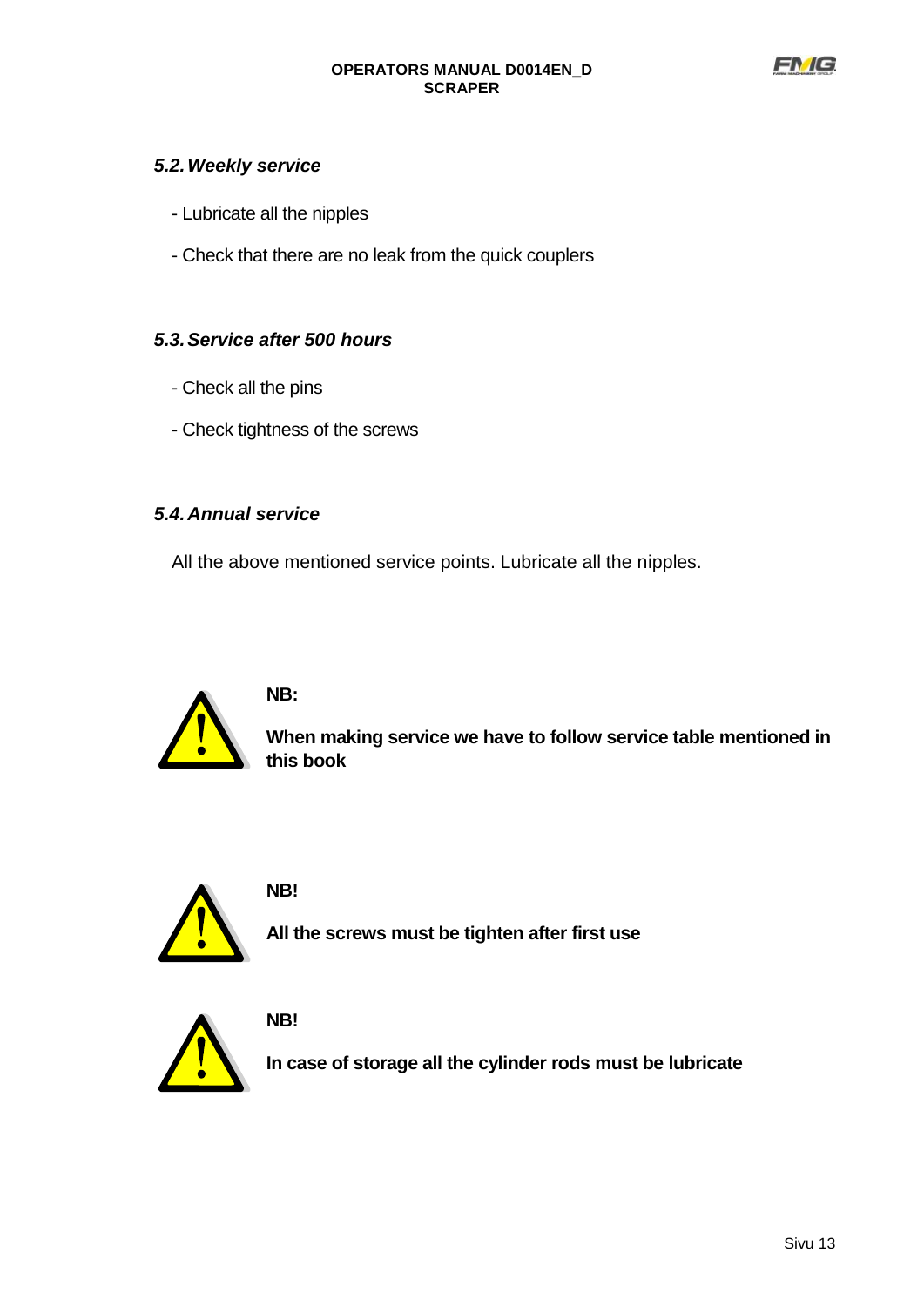

## <span id="page-13-0"></span>*5.5. Lubrication*

Lubricate all the nipples weekly. Clean the top of the nipple before lubrication.

- 1. King pin lubricate nipple (1 unit)
- 2. Turning cylinder lubrication nipples (2 units)
- 3. Wheel bracket lubrication points (2 units)
- 4. Wheel bearing lubrication nipples (4 units)

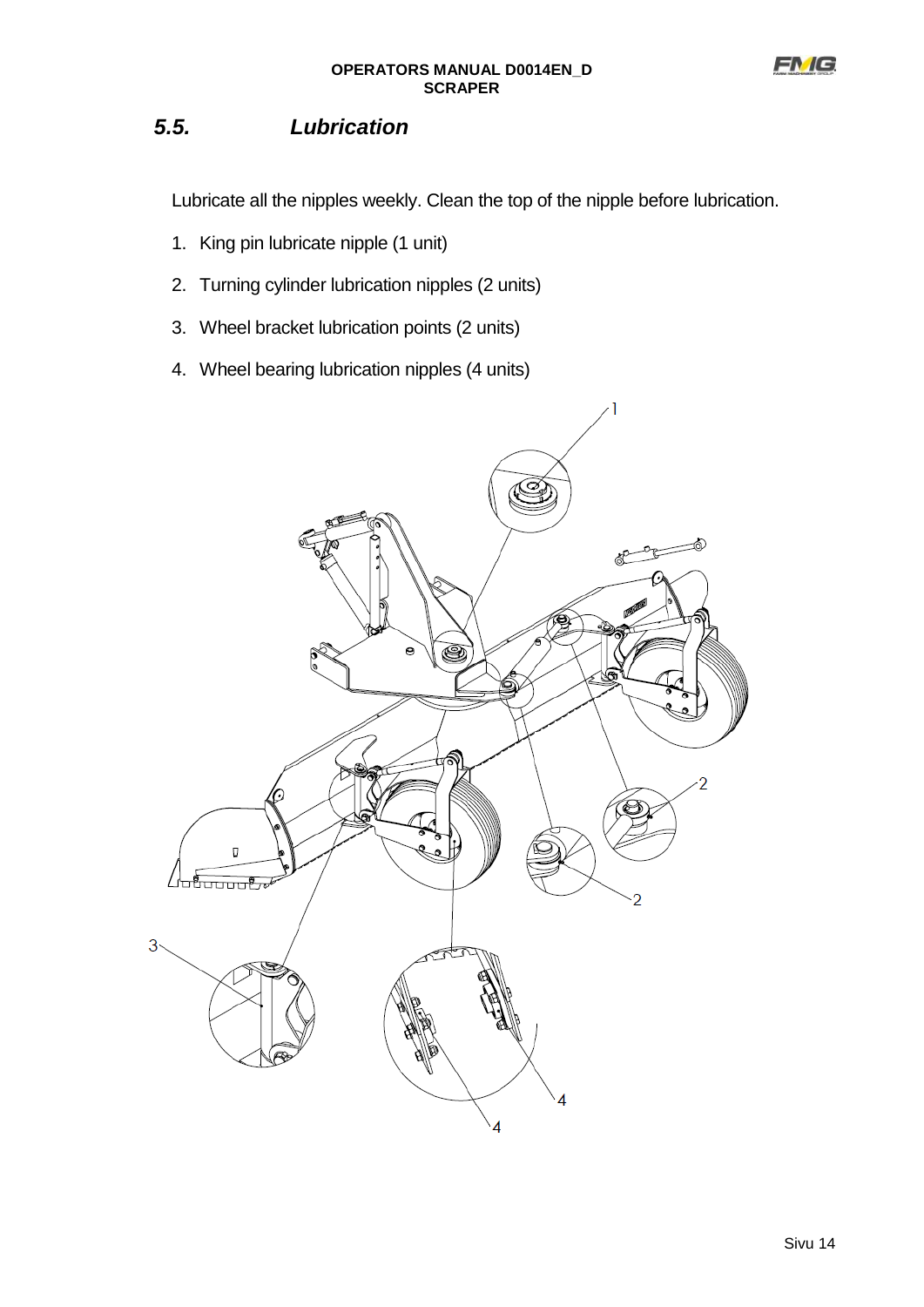

## <span id="page-14-0"></span>*5.6. Screws to be tighten*

Tighten all the screws after first 10 working hour and after that after every 500 working hour.

- 1. King pin tightening nut
- 2. Support wheel screws
- 3. Tightening screws of the blade
- 4. Extension wing tightening screws